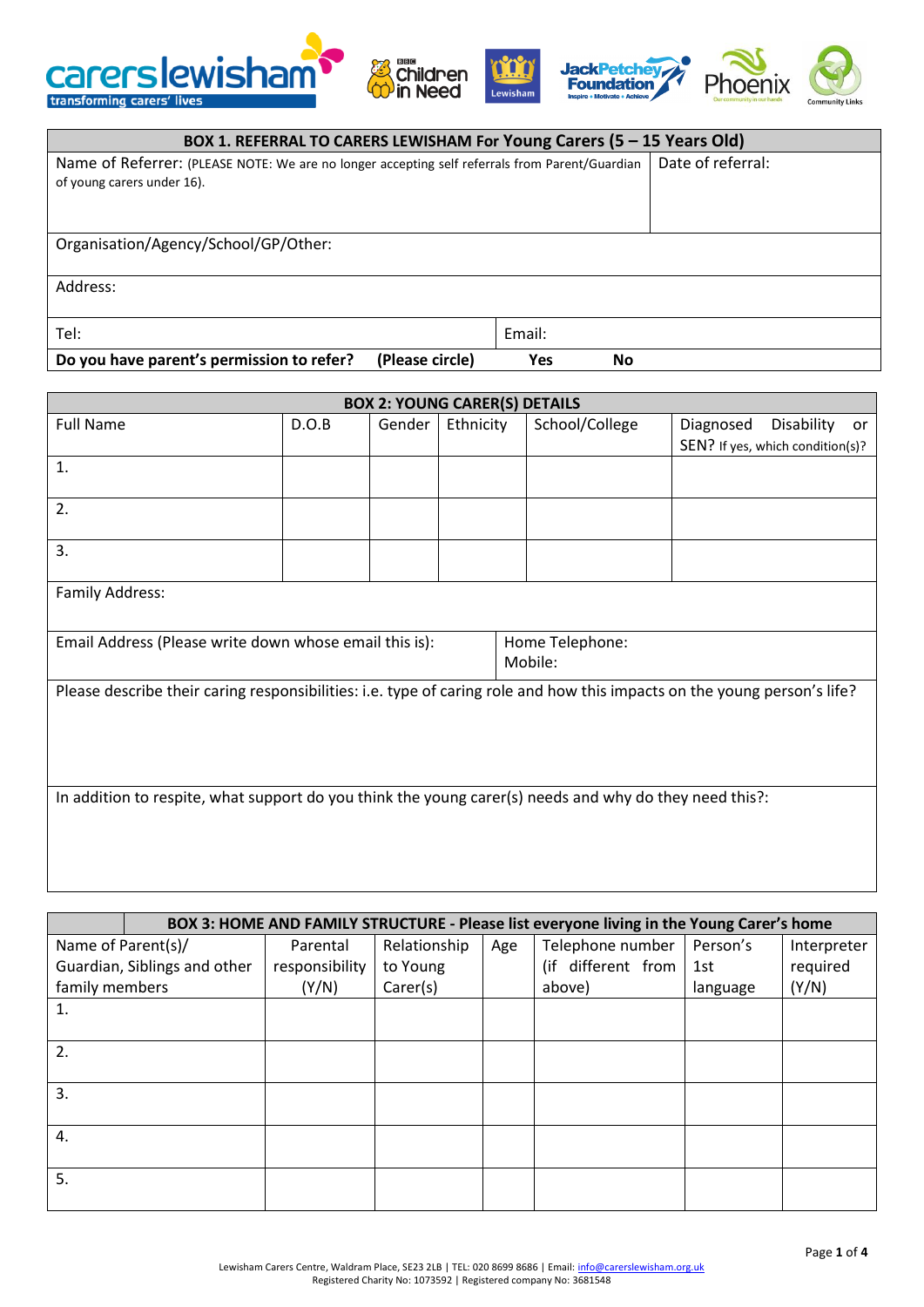

| BOX 4: CARED FOR DETAILS - Information about the person being cared for by the Young Carer(s)                       |                |  |  |  |  |
|---------------------------------------------------------------------------------------------------------------------|----------------|--|--|--|--|
| Name:                                                                                                               | Date of Birth: |  |  |  |  |
|                                                                                                                     |                |  |  |  |  |
| Relationship to Young Carer: (i.e., mother, sibling)                                                                |                |  |  |  |  |
| Address (if different from above):                                                                                  |                |  |  |  |  |
| Main disability/illness (Please check all that apply):                                                              |                |  |  |  |  |
| Substance Misuse $\Box$ Mental Health $\Box$ Autism $\Box$<br>Physical Disability $\Box$ Learning Disability $\Box$ |                |  |  |  |  |
| Is this person taking prescribed medication? Yes $\Box$ No $\Box$                                                   |                |  |  |  |  |
| How does the disability/illness affect them and/or their daily activities? Please provide details:                  |                |  |  |  |  |
|                                                                                                                     |                |  |  |  |  |
|                                                                                                                     |                |  |  |  |  |
|                                                                                                                     |                |  |  |  |  |
|                                                                                                                     |                |  |  |  |  |
|                                                                                                                     |                |  |  |  |  |

| BOX 5: ANY OTHER PROFESSIONALS/AGENCIES INVOLVED (STATUTORY OR VOLUNTARY) |            |                                 |                   |  |  |  |
|---------------------------------------------------------------------------|------------|---------------------------------|-------------------|--|--|--|
| Name of Agency:                                                           |            | Named contact person or worker: |                   |  |  |  |
| 1.                                                                        |            |                                 |                   |  |  |  |
|                                                                           |            |                                 |                   |  |  |  |
| 2.                                                                        |            |                                 |                   |  |  |  |
|                                                                           |            |                                 |                   |  |  |  |
| Name of GP Practice:                                                      |            |                                 |                   |  |  |  |
|                                                                           |            |                                 |                   |  |  |  |
| Is the Young Carer(s) known to Lewisham Children's Social Care?           | Yes $\Box$ | No $\Box$                       | Don't Know □      |  |  |  |
| Is there a Early Help Assessment for this family?                         | Yes $\Box$ | No $\Box$                       | Don't Know □      |  |  |  |
| Any risk factors we should consider if we arrange a home visit?           | Yes $\Box$ | No $\Box$                       | Don't Know $\Box$ |  |  |  |
| If yes, please elaborate:                                                 |            |                                 |                   |  |  |  |
|                                                                           |            |                                 |                   |  |  |  |

### **BOX 6: YOUNG CARERS QUESTIONNAIRE – Please see the form on PAGE 4**

Please have the Young Carer complete the Questionnaire themselves so that all the answers are truly reflective of their own experiences and feelings as a Young Carer. If more than one young person is being referred on this form, please have each one fill out a separate Young Carers Questionnaire.

This self-reported questionnaire provides important information to help us gain a better understanding of how much caring, and the types of tasks, the young person is currently doing. It also lets us know how being a Young Carer impacts their life and school work.

**YOUNG CARERS QUESTIONNAIRE Completed for each referral:** Yes □ No □

*PLEASE CONTINUE TO PAGE 3 OF THIS FORM: CONSENTS & SIGNATURES NOTE: We can't accept any referral forms that are incomplete and/or missing the information on page 3.*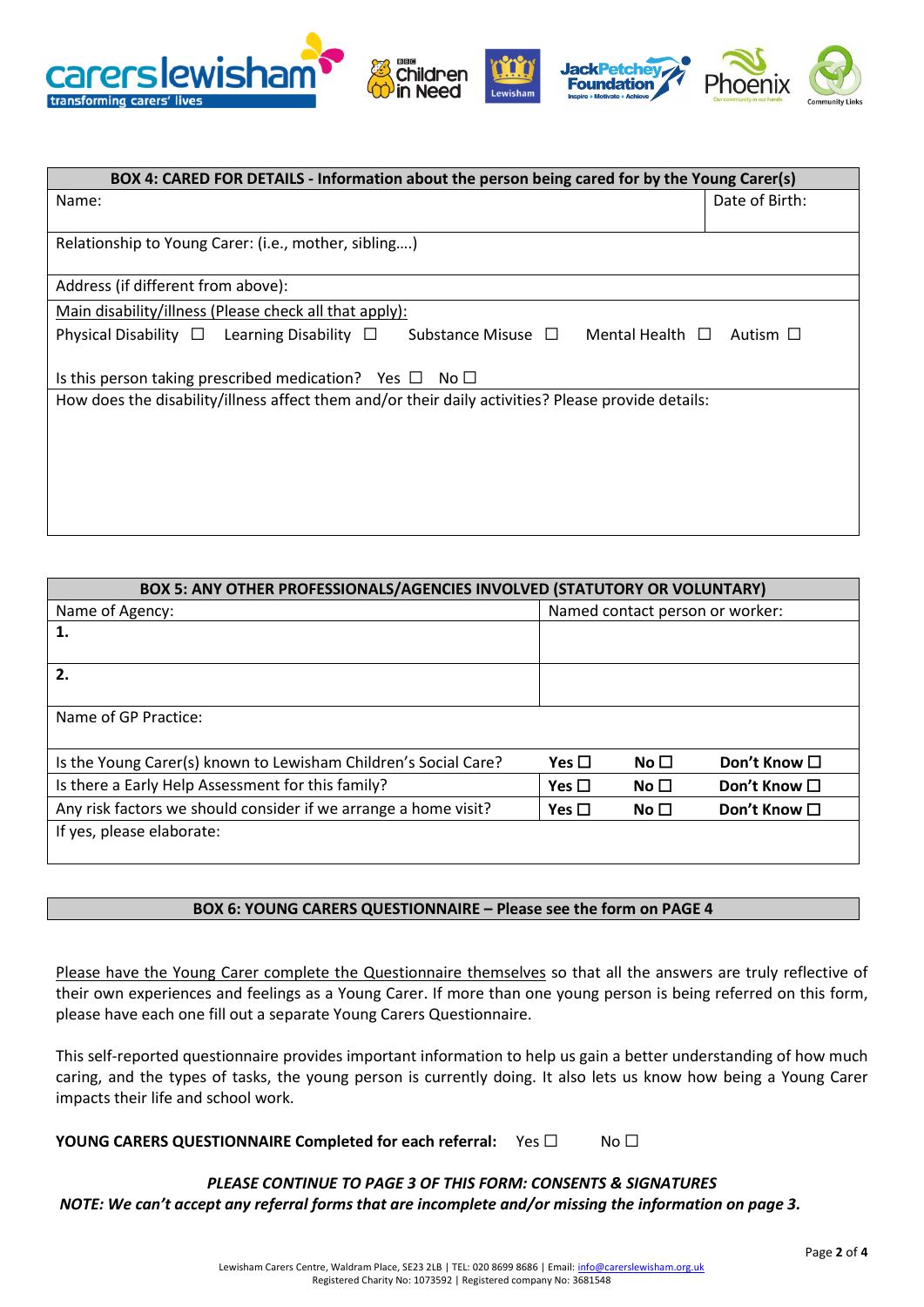

## GDPR: GENERAL DATA PROTECTION REGULATION 2018 (CONSENTS & SIGNATURES) *We can't accept any referral forms that are incomplete and/or missing the information & signatures on this page.*

| <b>CONSENT OF PARENT/GUARDIAN &amp; SIGNATURE</b>                                                             |  |  |  |
|---------------------------------------------------------------------------------------------------------------|--|--|--|
| I agree that Carers Lewisham staff and volunteers can process my child's/children's data to                   |  |  |  |
| enable appropriate support for him/her/them.                                                                  |  |  |  |
| I give my permission for my personal details to be shared with other partners involved in the                 |  |  |  |
| delivery of the service in accordance with the new General Data Protection Regulation                         |  |  |  |
| (GDPR)                                                                                                        |  |  |  |
| I confirm that all of the information that I have given is the truth to the best of my knowledge              |  |  |  |
| As part of our initial assessment we will be conducting most of our assessments within the                    |  |  |  |
| school of the Young Carer. Please answer yes if you give consent for us to contact the school                 |  |  |  |
| and arrange to meet the Young Carer there.                                                                    |  |  |  |
| I understand I can withdraw my consent at any time by calling 020 8699 8686 or contacting                     |  |  |  |
| info@carerslewisham.org.uk                                                                                    |  |  |  |
| I confirm that I am happy to be contacted by:<br>Mobile phone $\square$<br>Landline $\square$<br>Email $\Box$ |  |  |  |
| Parent/Guardian/Carer name:<br>Signature:<br>Date:                                                            |  |  |  |
|                                                                                                               |  |  |  |

### **Please fill out the below section only if the Cared for Person is:**

Someone other than the Parent/Guardian (e.g.: a grandparent) **OR** A sibling who is age 18 and older

| <b>CONSENT OF CARED FOR PERSON (IF NOT PARENT/GUARDIAN) over 18</b>                                        |                                                                                             |            |               | Yes | <b>No</b> |
|------------------------------------------------------------------------------------------------------------|---------------------------------------------------------------------------------------------|------------|---------------|-----|-----------|
|                                                                                                            | I agree that Carers Lewisham staff and volunteers can process my data to enable appropriate |            |               |     |           |
| support for this young carer.                                                                              |                                                                                             |            |               |     |           |
| I give my permission for my personal details to be shared with other partners involved in the              |                                                                                             |            |               |     |           |
| delivery of the service in accordance with the new General Data Protection Regulation                      |                                                                                             |            |               |     |           |
| (GDPR)                                                                                                     |                                                                                             |            |               |     |           |
| I confirm that all of the information that I have given is the truth to the best of my knowledge           |                                                                                             |            |               |     |           |
| I understand I can withdraw my consent at any time by calling 020 8699 8686 or contacting                  |                                                                                             |            |               |     |           |
| info@carerslewisham.org.uk                                                                                 |                                                                                             |            |               |     |           |
| I confirm that I am happy to be contacted by:<br>Mobile phone $\square$ Landline $\square$<br>Email $\Box$ |                                                                                             |            | Post $\sqcap$ |     |           |
| Name:                                                                                                      | Date:                                                                                       | Signature: |               |     |           |

*REMEMBER TO COMPLETE THE NEXT PAGE OF THIS FORM: YOUNG CARERS QUESTIONNAIRE Each Young Carer being referred on this form must fill out a separate Young Carers Questionnaire*

### **SEND THE COMPLETED REFERRAL FORM (all 4 pages) TO:**

**Carers Lewisham, Attn: Young Carers Programme, Waldram Place, Forest Hill SE23 2LB Or EMAIL: info@carerslewisham.org.uk** *ANY QUESTIONS, CALL: 020 8699 8686*

*PLEASE NOTE: If any of the information about the Young Carer's disability or SEN is not disclosed, we reserve the right to reclassify the status of the Young Carer.*